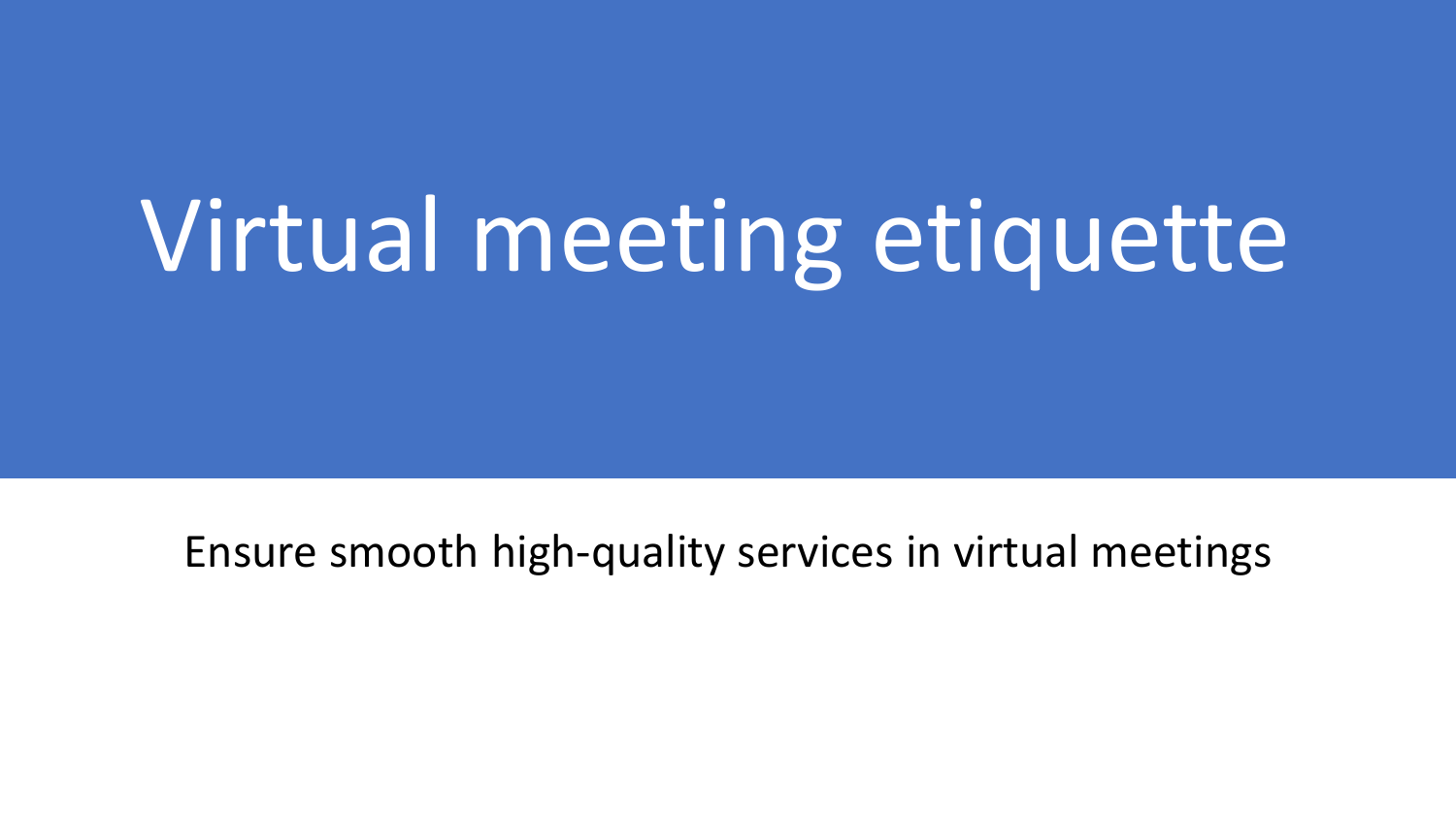

Interpreters always strive to support multilingualism and provide high quality services. However, high-quality audio is essential if interpreters are to provide this service. The risk of disruptions in interpretation and of damage to the hearing and auditory health of interpreters increases whenever the audio quality is not compliant with the applicable (ISO) standards.

The best way of achieving the best possible audio quality is to observe the following requirements.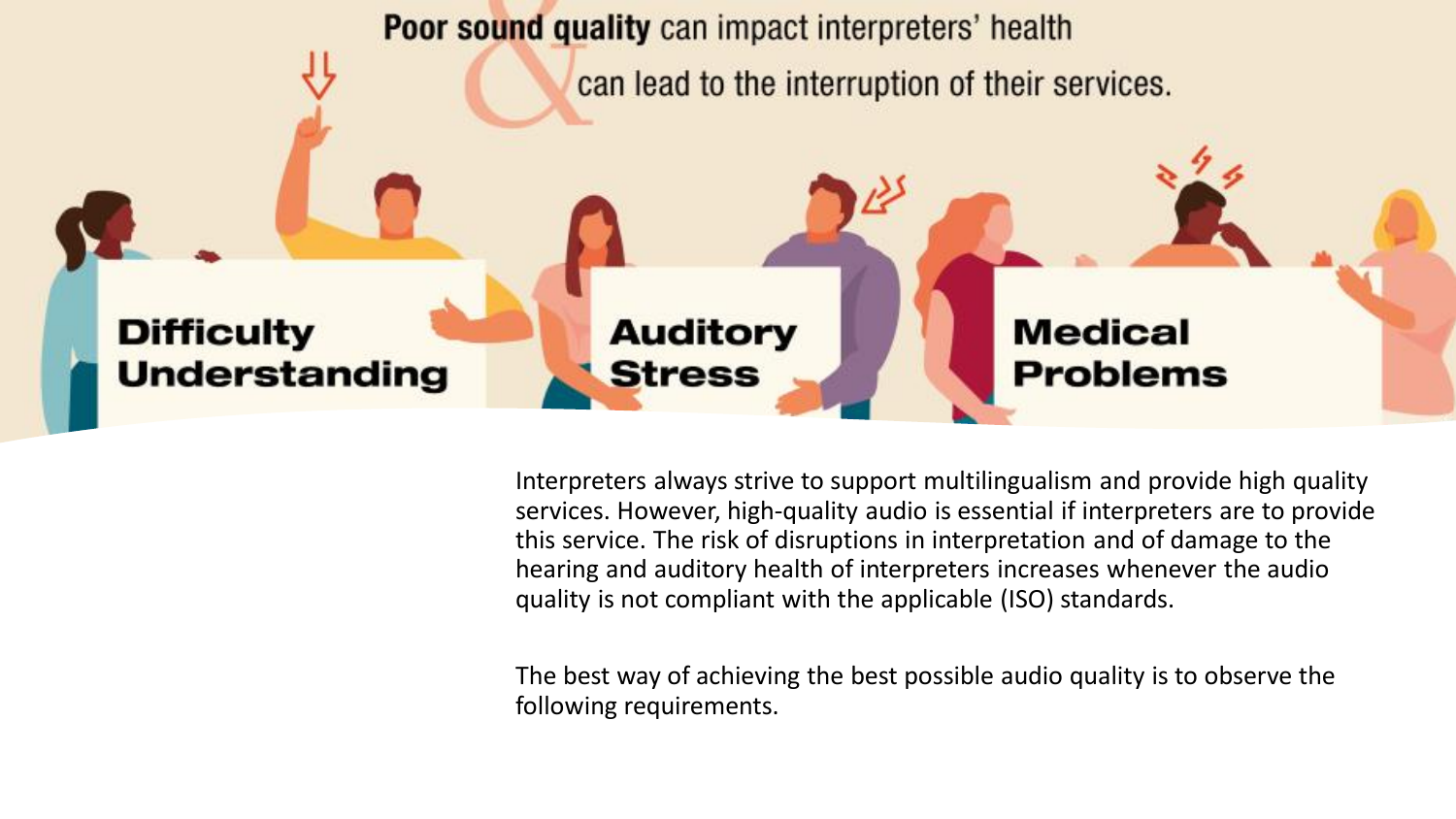#### **When taking the floor**

• Microphone and camera should be turned on only when taking the floor.

• Papers should be kept away from the microphone while speaking to avoid rustling that drowns out the sound and that is very unpleasant for listeners.

- Speak at a moderate pace; no more than 120 words per minute.
- If reading from a statement, this should be provided in advance and the interpreters will check against delivery.
- The microphone should be turned off at the conclusion of each statement, and remain muted, to avoid sound distortion.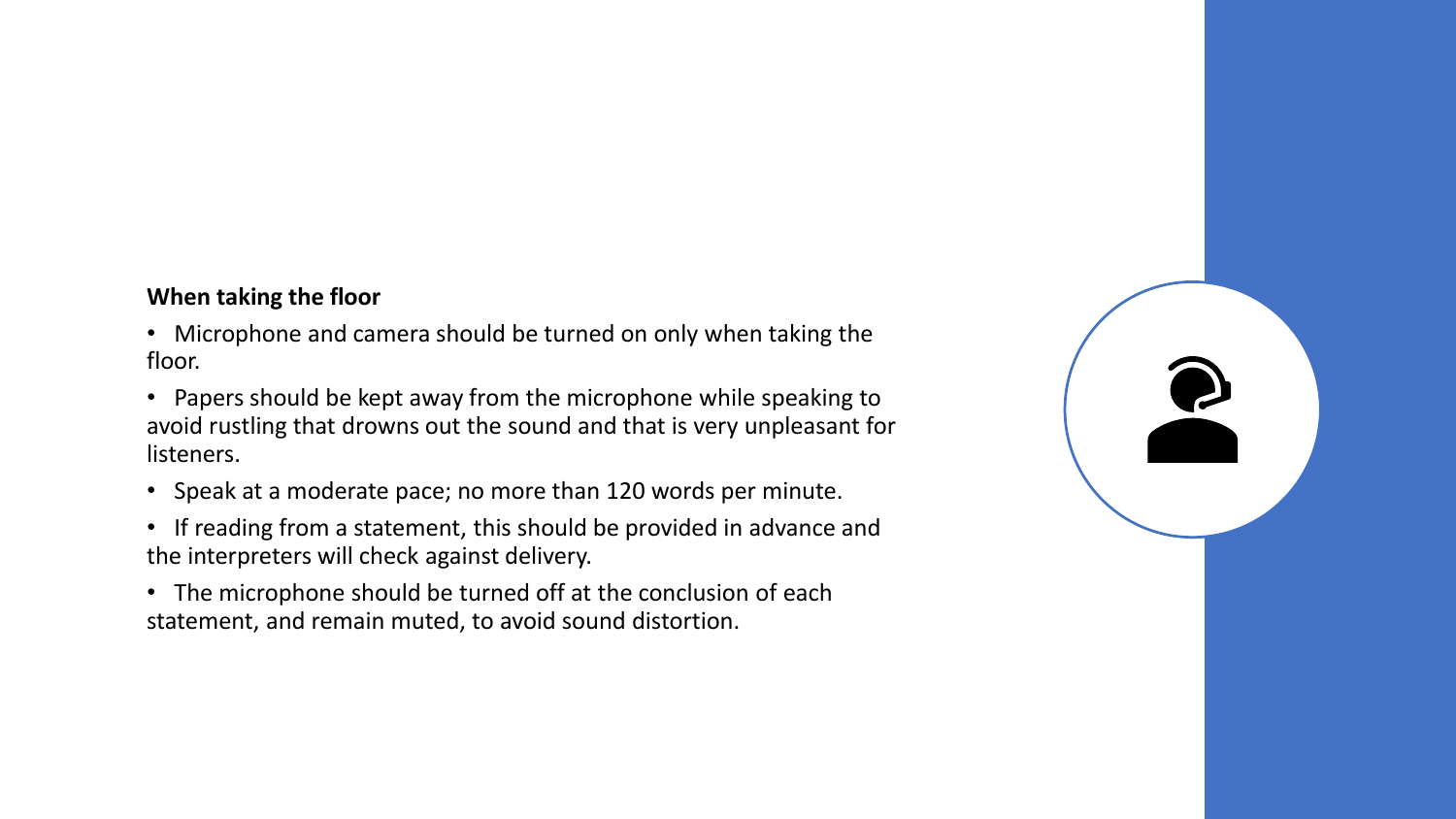#### **Microphone**

• Use USB-connected, unidirectional microphones, together with separate headphones. Headphones should not have an integrated microphone. Some examples of suitable models of microphone are available in the next slide. Avoid using EarPods or earbud microphones (e.g. Apple EarPods).

- Built-in computer microphones must not be used.
- Avoid using video-conferencing rooms that are equipped with omnidirectional, multi-party 'spider' microphones. Instead use a conference room equipped with unidirectional microphones.
- Position the microphone at a reasonable distance and speak directly into it.
- Ensure that the platform recognizes the microphone.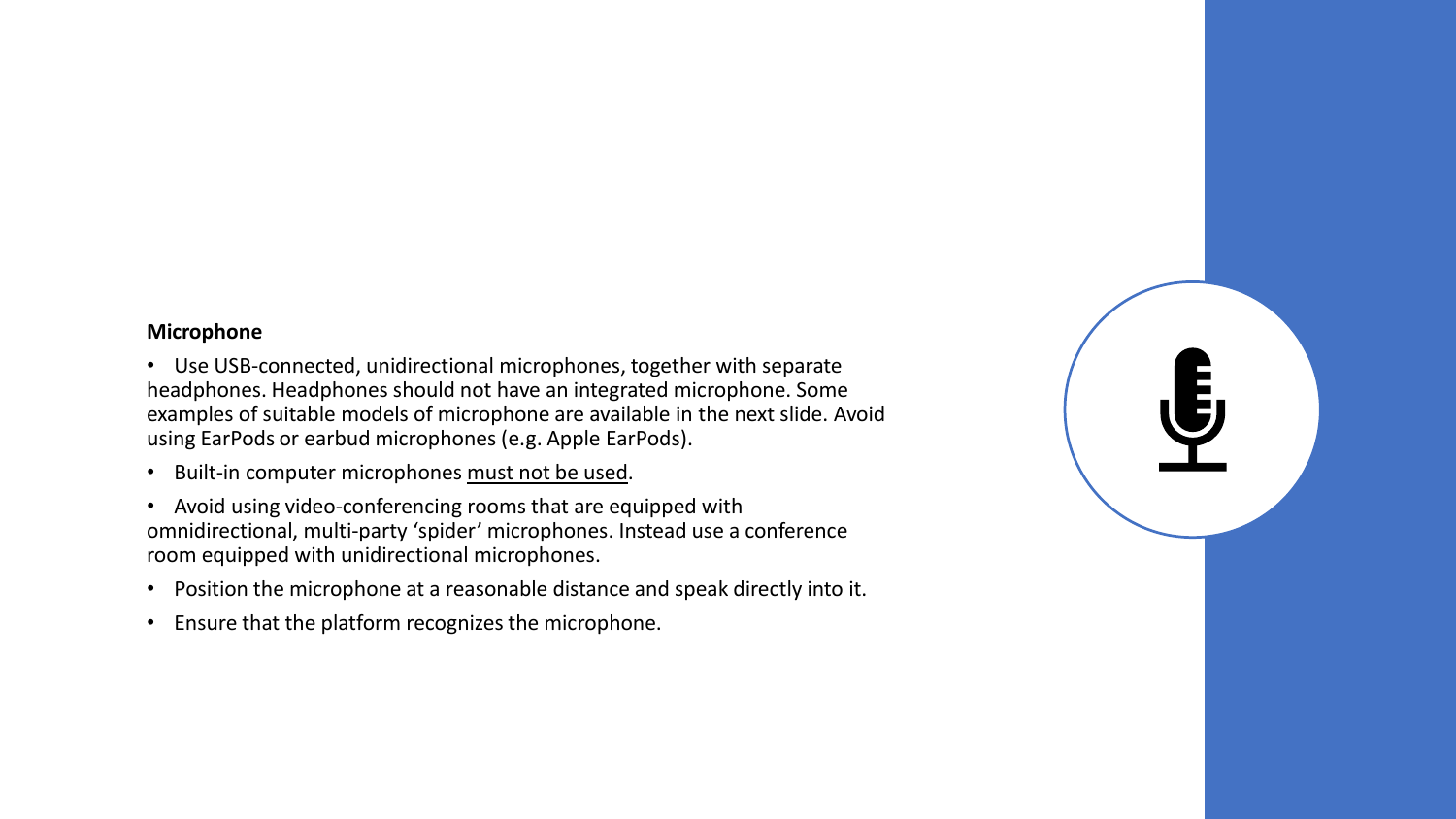### **RECOMMENDED MICROPHONES**

- Unidirectional microphone (Razer Seiren Mini, Rode NT USB Mini or similar)
- Lapel microphone (Sennheiser ME 4-N cardioid lavalier microphone or similar)
- Tech Specs for microphones: directional; frequency response: 20Hz - 20kHz; Max SPL: 110dB (THD: 0.5% 1kHz)

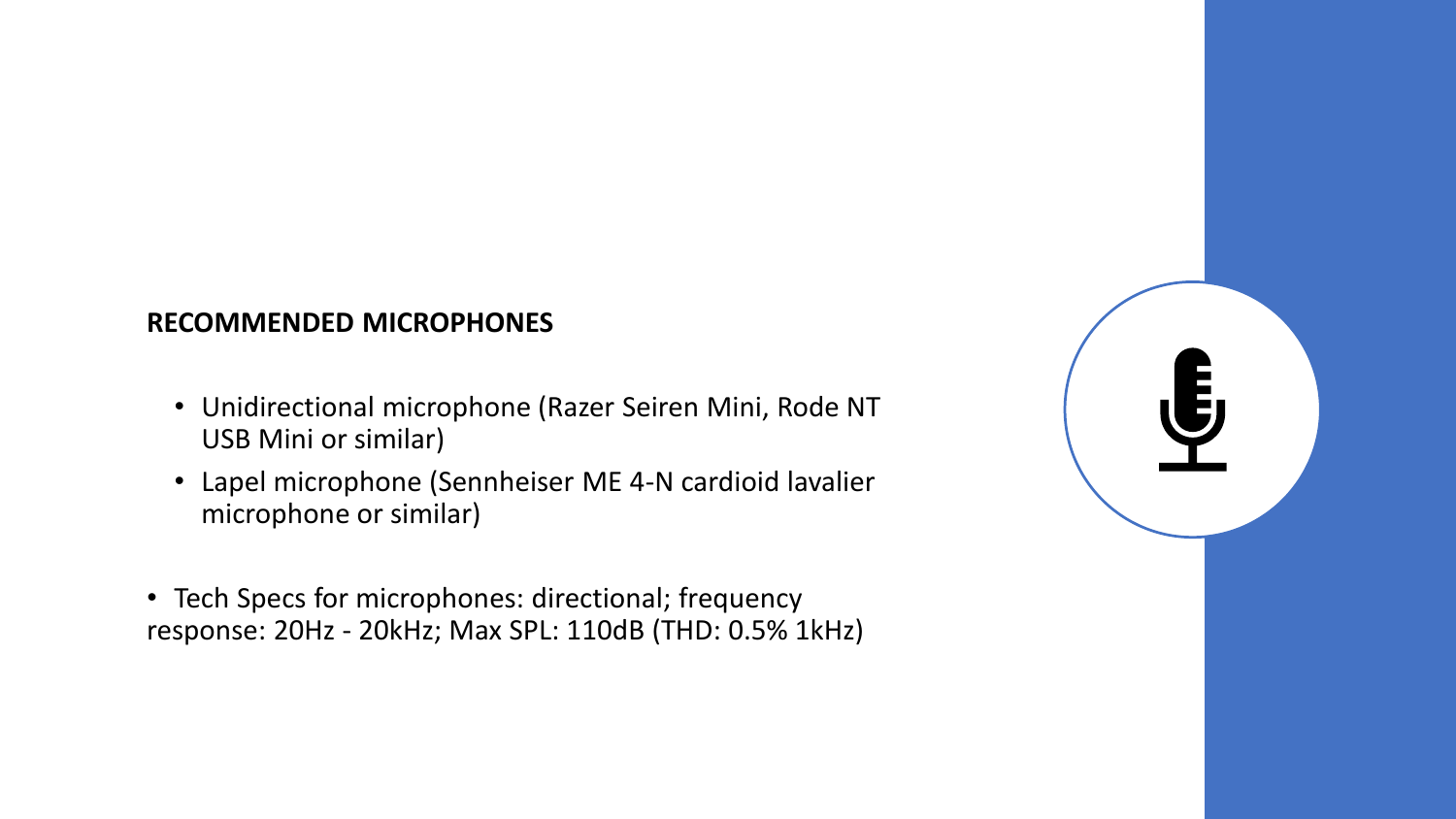# **Device**

- Connect to the meeting from a desktop or laptop computer, never a tablet or smartphone.
- Make sure you use the platform-recommended application, and that said application is fully updated.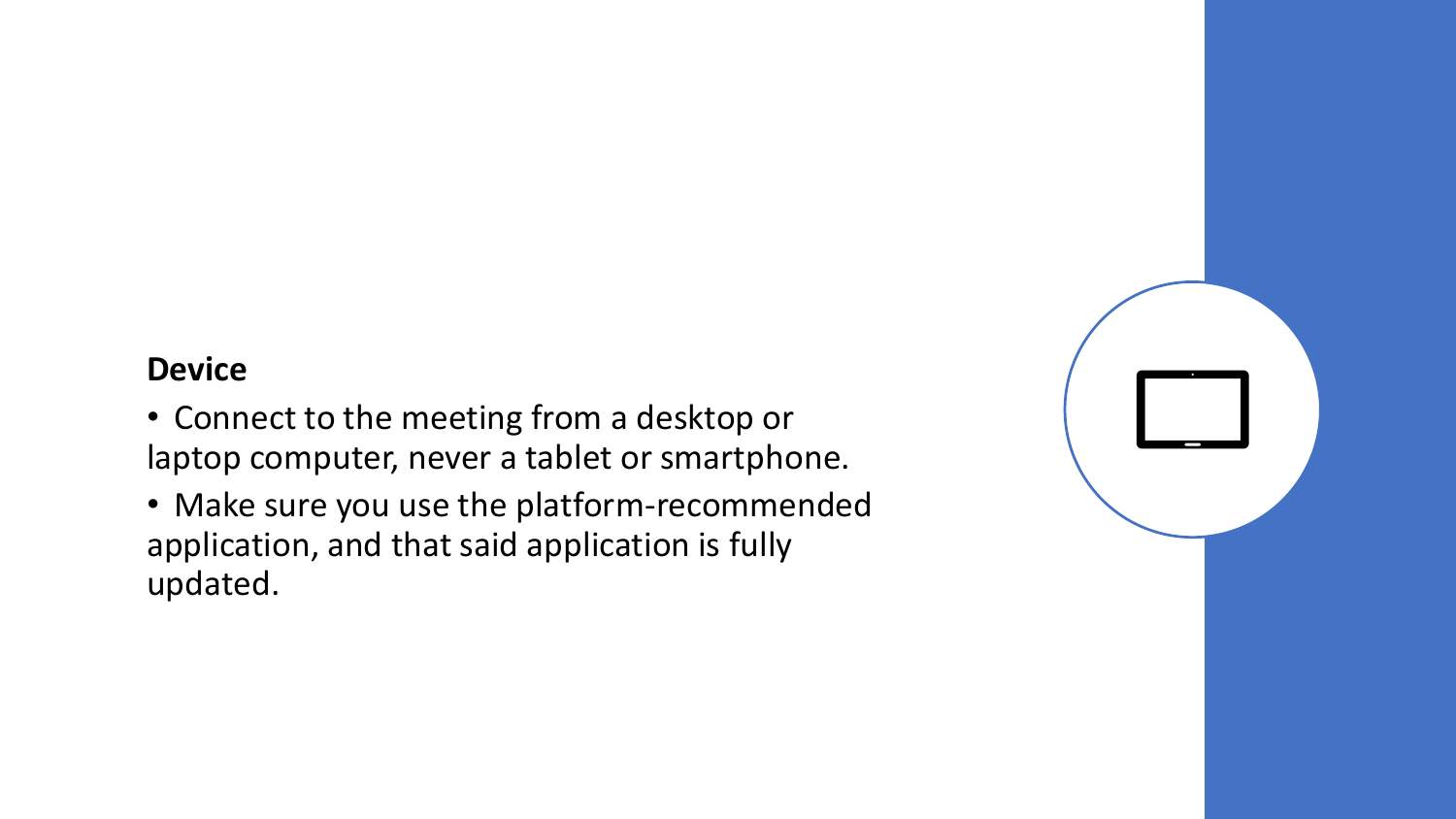## **Internet connection**

- Use an ethernet cable to ensure maximum stability.
- In the absence of an ethernet cable, ensure your Wi-Fi signal is excellent, moving closer to the modem if needed.

• Minimum upload and download speed should be 10 Mbps. This can be measured on sites such as [www.speedcheck.org](http://www.speedcheck.org/) or [www.speedtest.net](https://www.ungeneva.org/en/conference-management/rsi/www.speedtest.net)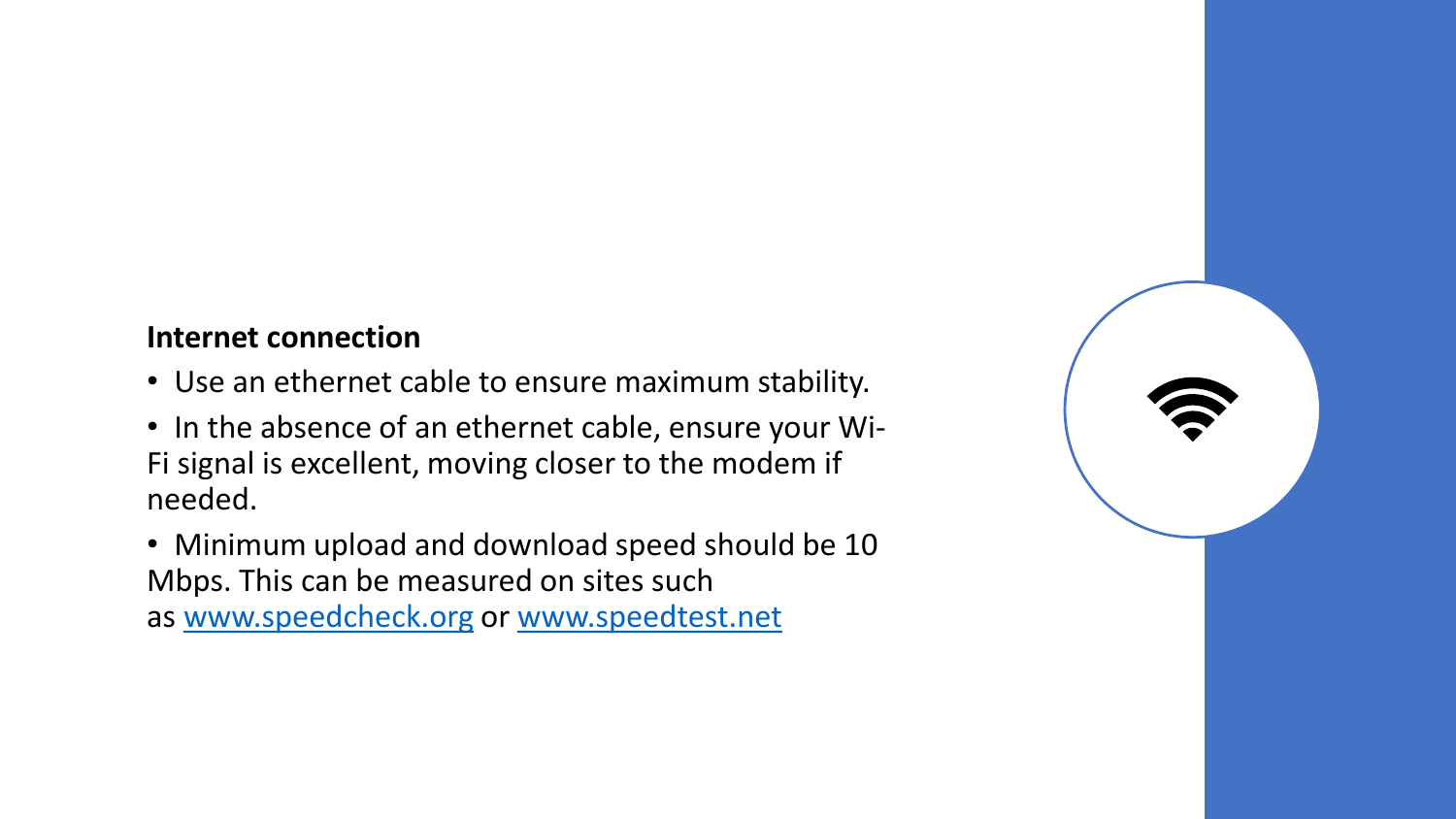## **Setting**

• Participate from a small, quiet indoor room with the doors and windows closed and with all other sources of background noise and interference eliminated (turn off loud air conditioning, etc.). Avoid rooms with high ceilings as this causes reverberation that distorts the sound.

• All sound notifications and applications on all devices should be turned off before the meeting starts.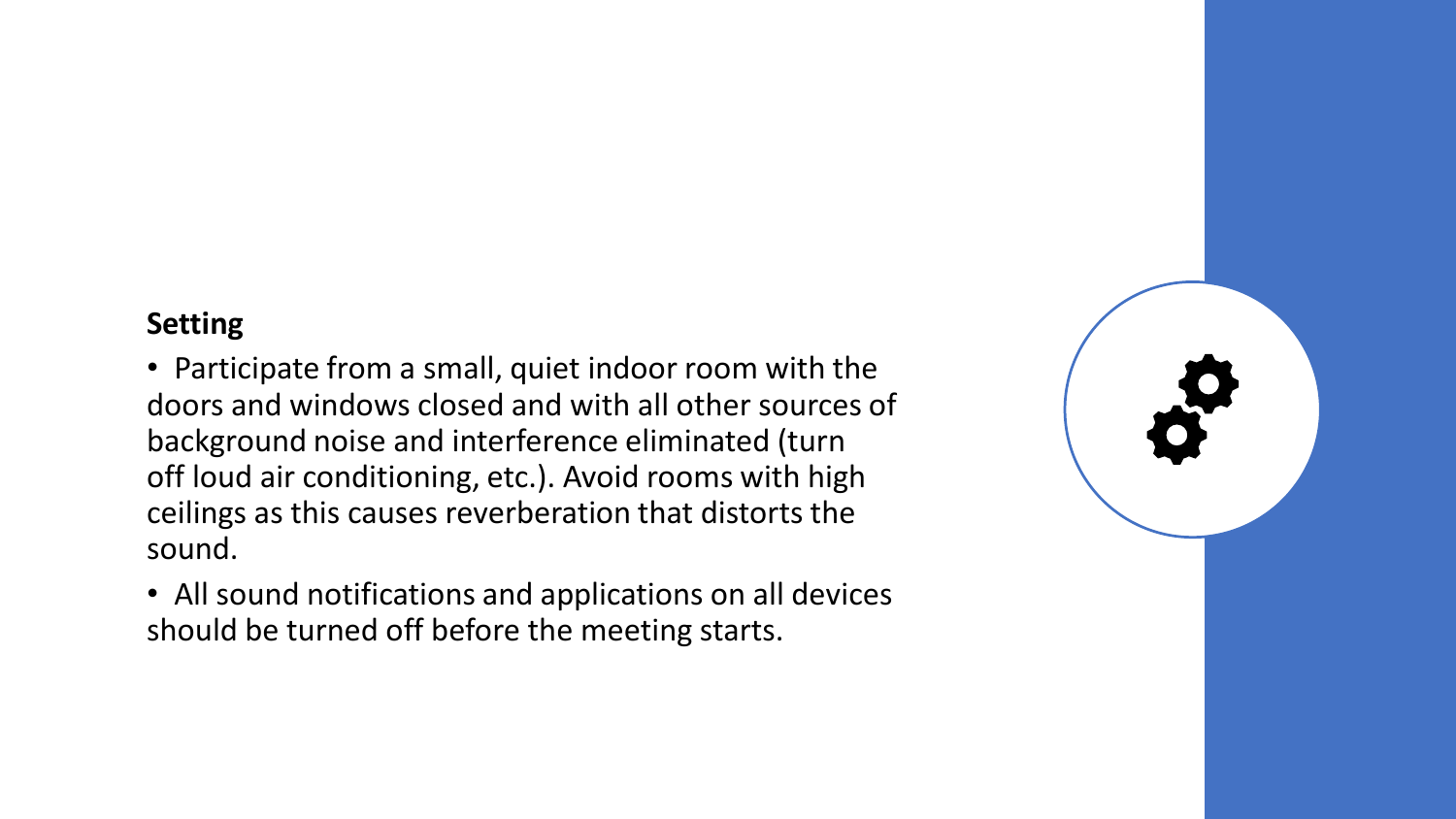# **Camera and image**

- Participants who wish to take the floor should have access to a camera as interpreters rely heavily on the facial expressions and body language of participants to do their job properly.
- The camera should provide a clear, frontal view of the speaker, ideally from the shoulders up.
- Avoid strong backlight, such as windows.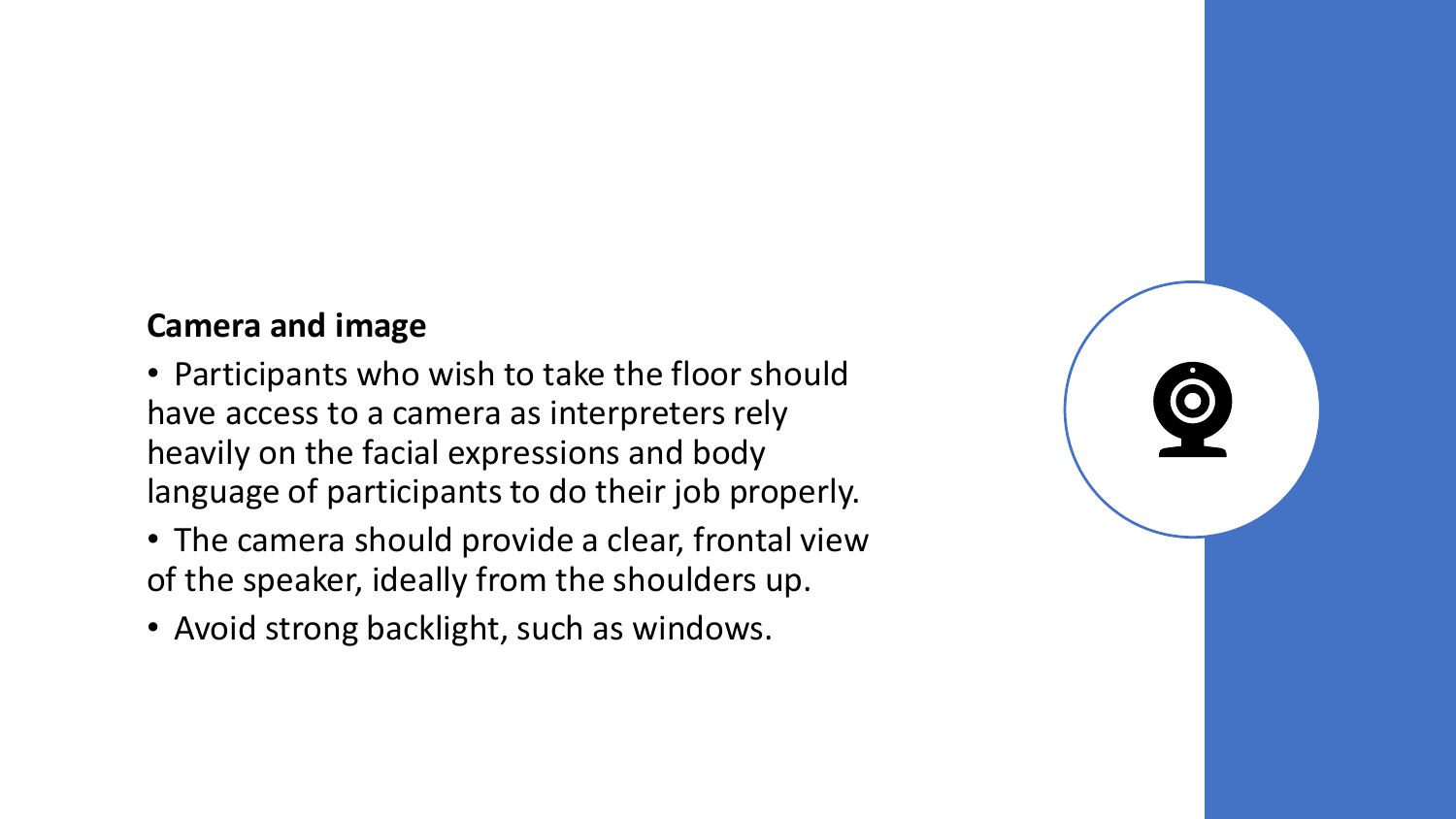# **Pre-meeting testing**

• You are strongly recommended to log into the meeting 10 minutes before it starts, to check your equipment, connection and setting with the technical moderators.

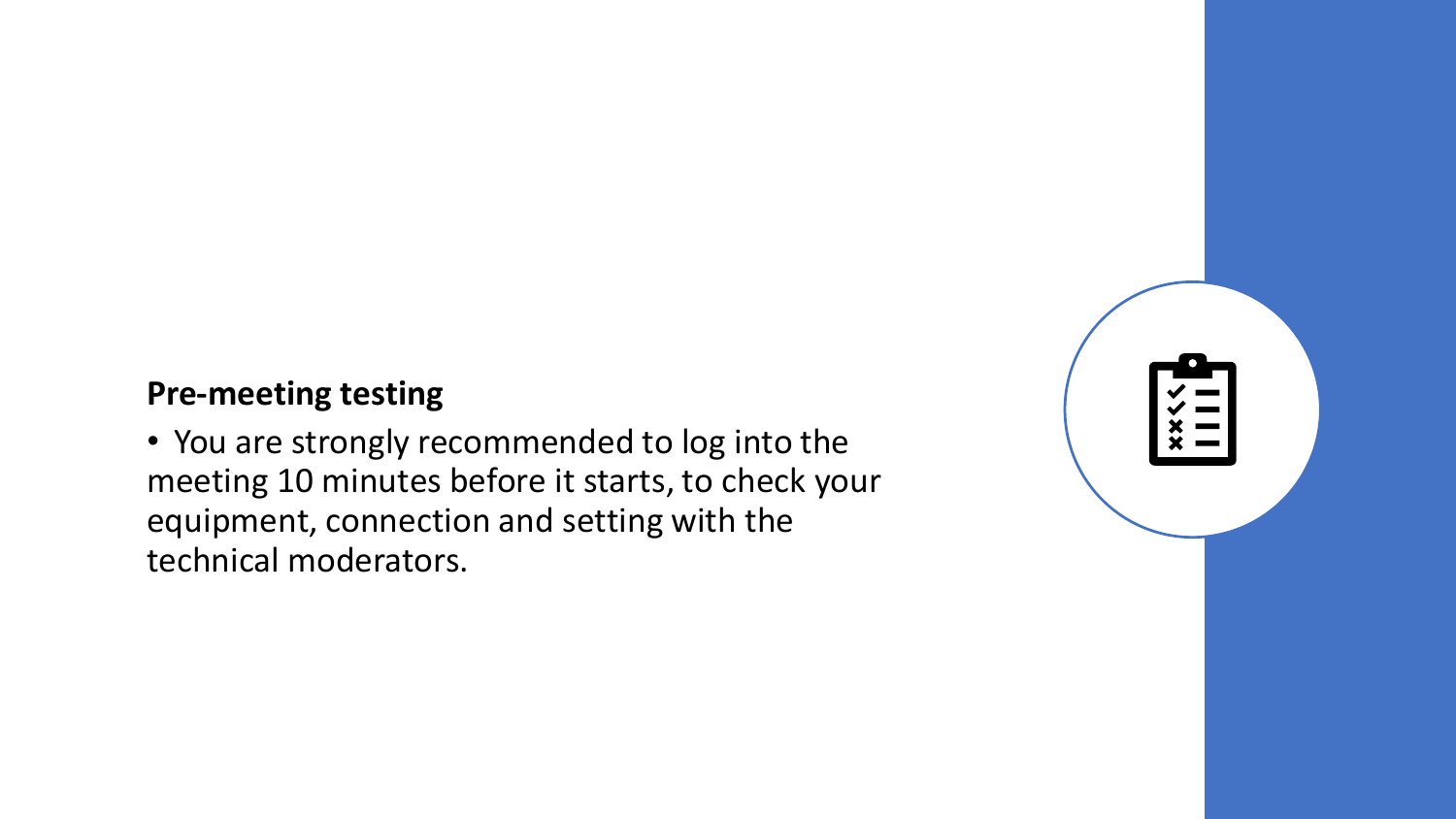

#### **Audio and Video Quality**

- You have three options to test this fully virtually:
- Self-test. You can go to [https://zoom.us/test -](https://zoom.us/test) Opens in new window, click on "Join", and follow the instructions.
- Multiple participants test with a free Zoom account.
	- Register to get a free Zoom account at <https://zoom.us/signup> Opens in new window NOTE: Do not use a un.org account for a test account.
	- Login to the test account and create a meeting there.
	- Share the meeting link with the other parties you would like to conduct your tests with. NOTE: There is a 40-minute limit per meeting with free accounts.
- Multiple participants test with a corporate Zoom account. If your entity already has Zoom licenses linked to un.org e-mails, you can use those similarly to option (2) but without the 40-minute limit.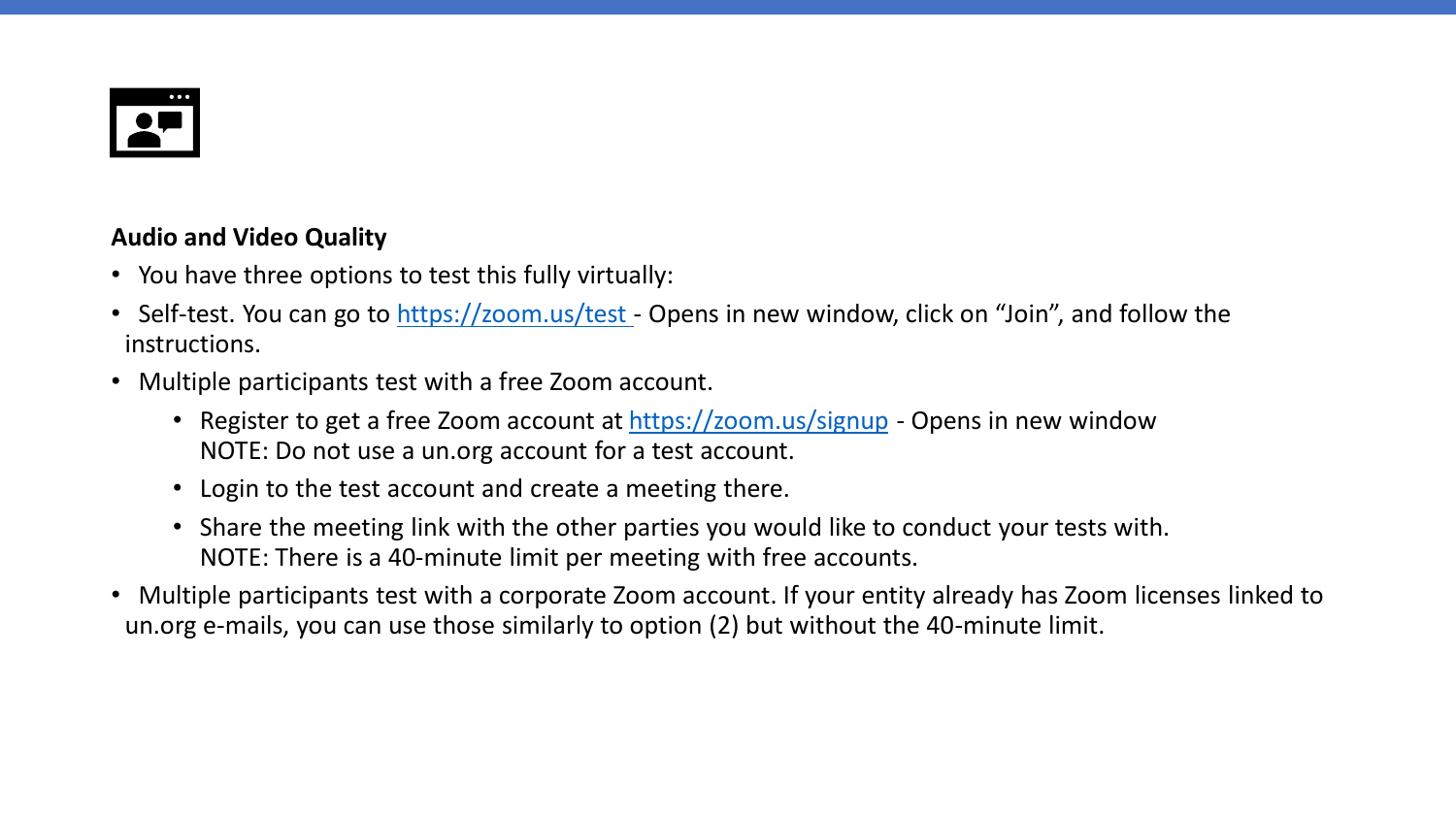

#### **Connectivity**

• You can check your connectivity speed by using a tool such as <https://fast.com/> - Opens in new window

If you see 10 Mbps or higher, your connection strength should be sufficient. Otherwise, depending on the type of event you are joining, please check your connection speed based on the following:

- For 1:1 video calling:
	- For high-quality video: 600kbps (up/down)
	- For 720p HD video: 1.2Mbps (up/down)
	- For 1080p HD video: 3.8Mbps/3.0Mbps (up/down)
- For group video calling:
	- For high-quality video: 1.0 Mbps/600kbps (up/down)
	- For 720p HD video: 2.6Mbps/1.8Mbps (up/down)
	- For 1080p HD video: 3.8Mbps/3.0Mbps (up/down)
	- For gallery view receiving: 2.0Mbps (25 views), 4.0Mbps (49 views)
- For screen sharing only (no video thumbnail): 50-75kbps
- For screen sharing with video thumbnail: 50-150kbps
- For audio VoiP: 60-80kbps
- For Zoom Phone: 60-100kbps